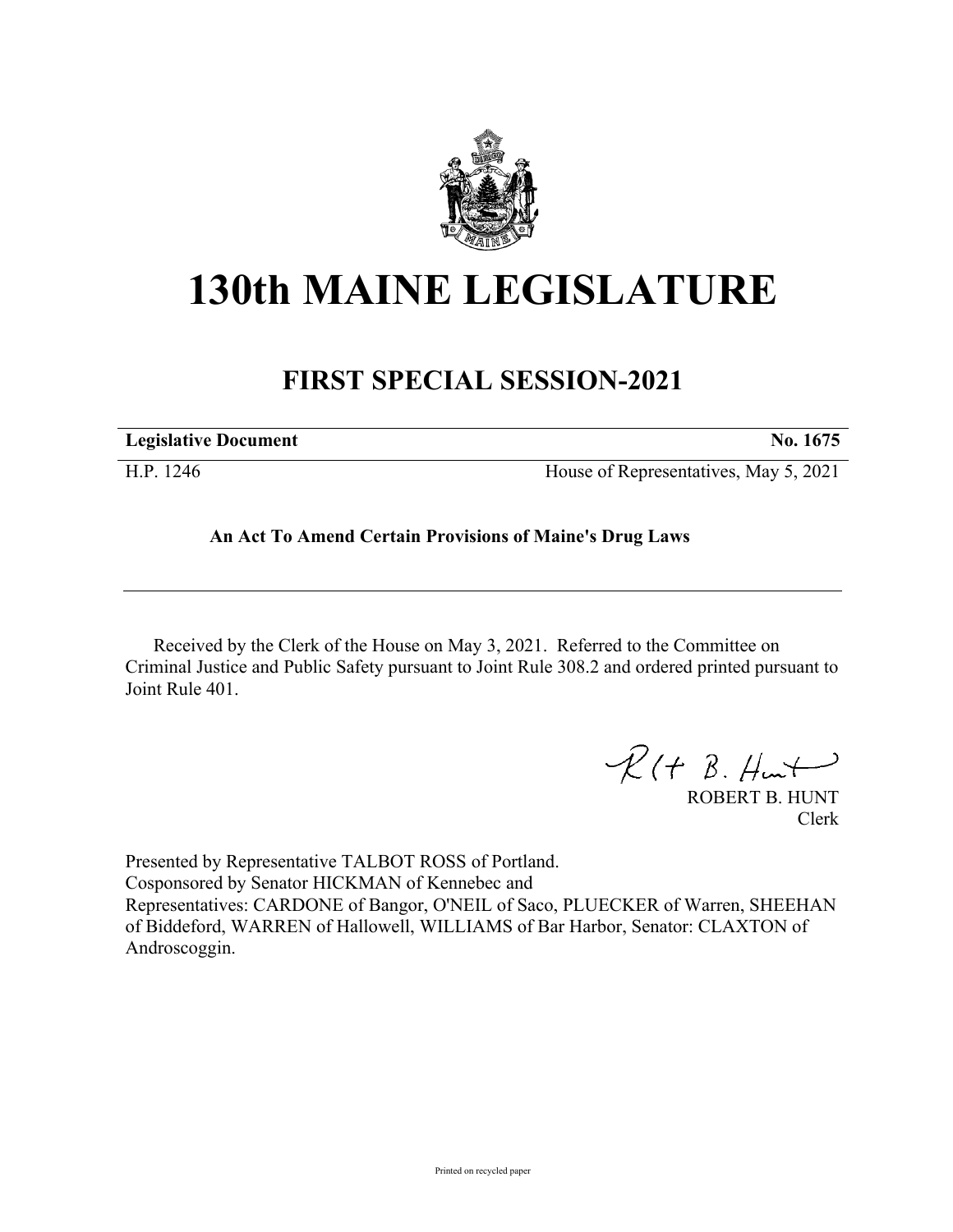| 1  | Be it enacted by the People of the State of Maine as follows:                             |
|----|-------------------------------------------------------------------------------------------|
| 2  | <b>Sec. 1. 17-A MRSA §1101, sub-§17, as amended by PL 2015, c. 346, §1, is further</b>    |
| 3  | amended to read:                                                                          |
| 4  | 17. "Traffick":                                                                           |
| 5  | A. To make, create, manufacture;                                                          |
| 6  | B. To grow or cultivate, except for marijuana;                                            |
| 7  | C. To sell, barter, trade, exchange or otherwise furnish for consideration; or            |
| 8  | D. To possess with the intent to do any act mentioned in paragraph $C_{\frac{1}{2}}$ .    |
| 9  | E. To possess 2 grams or more of heroin or 90 or more individual bags, folds, packages,   |
| 10 | envelopes or containers of any kind containing heroin; or                                 |
| 11 | F. To possess 2 grams or more of fentanyl powder or 90 or more individual bags, folds,    |
| 12 | packages, envelopes or containers of any kind containing fentanyl powder.                 |
| 13 | Sec. 2. 17-A MRSA §1101, sub-§18, as amended by PL 2015, c. 496, §§1 and 2,               |
| 14 | is further amended to read:                                                               |
| 15 | 18. "Furnish":                                                                            |
| 16 | A. To furnish, give, dispense, administer, prescribe, deliver or otherwise transfer to    |
| 17 | another; or                                                                               |
| 18 | B. To possess with the intent to do any act mentioned in paragraph $A_{\tilde{t}}$ .      |
| 19 | C. To possess more than 200 milligrams but less than 2 grams of heroin or at least 45     |
| 20 | but fewer than 90 individual bags, folds, packages, envelopes or containers of any kind   |
| 21 | containing heroin; or                                                                     |
| 22 | D. To possess more than 200 milligrams but less than 2 grams of fentanyl powder or        |
| 23 | at least 45 but fewer than 90 individual bags, folds, packages, envelopes or containers   |
| 24 | of any kind containing fentanyl powder.                                                   |
| 25 | <b>Sec. 3.</b> 17-A MRSA §1103, sub-§3, ¶B, as amended by PL 1999, c. 790, Pt. A,         |
| 26 | §19, is further amended to read:                                                          |
| 27 | B. Fourteen grams or more of cocaine or 4 grams or more of cocaine in the form of         |
| 28 | eocaine base;                                                                             |
| 29 | Sec. 4. 17-A MRSA §1105-A, sub-§1, ¶D, as enacted by PL 2001, c. 383, §119                |
| 30 | and affected by §156, is amended to read:                                                 |
| 31 | D. At the time of the offense, the person trafficks in cocaine in a quantity of 112 grams |
| 32 | or more or cocaine in the form of cocaine base in a quantity of 32 grams or more.         |
| 33 | Violation of this paragraph is a Class A crime;                                           |
| 34 | Sec. 5. 17-A MRSA §1105-C, sub-§1, ¶D, as enacted by PL 2001, c. 383, §119                |
| 35 | and affected by $§156$ , is amended to read:                                              |
| 36 | D. At the time of the offense, the person furnishes cocaine in a quantity of 112 grams    |
| 37 | or more or cocaine in the form of cocaine base in a quantity of 32 grams or more.         |
| 38 | Violation of this paragraph is a Class B crime;                                           |